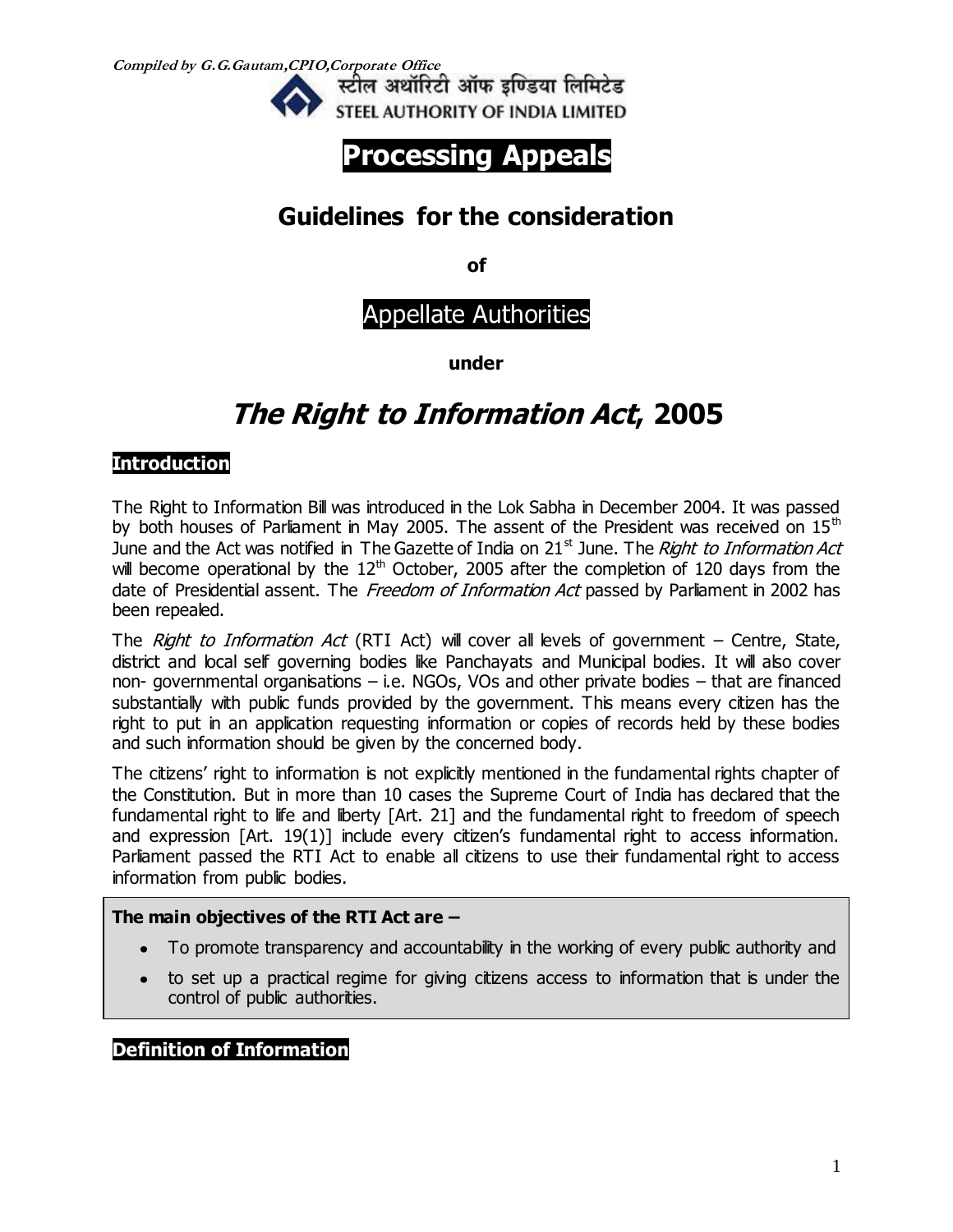**Compiled by G.G.Gautam,CPIO,Corporate Office**  STEEL AUTHORITY OF INDIA LIMITED

- Information means material in any form including records, documents, memos, emails, opinions, advices, press releases, circulars, orders, logbooks, contracts, reports, papers, samples, models, data material held in any electronic form and
- information relating to any private body which can be accessed by a public authority under any other law for the time being in force.

### **Definition of Record**

- any document, manuscript or file;
- any microfilm, microfiche and facsimile copy of a document;
- any reproduction of image or images embodied in such micro-film (whether enlarged or not); and
- any other material produced by a computer or any other device.

The definition of a 'file' includes file notings. The CIC has in several cases decided that file notings are a class of information included within the definition of 'information' under the RTI Act. As long as the exemptions mentioned in section 8(1) of the Act do not apply, file notings must be disclosed upon request.

### **Definition of Right to Information**

Right to information accessible under this Act which is held by or under the control of any public authority and includes the right to  $-$ 

- inspection of work, documents, records;
- taking notes, extracts or certified copies of documents or records;
- taking certified samples of material;
- obtaining information in the form of diskettes, floppies, tapes, video cassettes or in any other electronic mode or through printouts where such information is stored in a computer or in any other device.

**One of the guiding principles of the RTI Act is –** "**information which cannot be denied to Parliament or a State Legislature shall not be denied to any person**."

### **The Three Level Regime for Accessing Information**

At the first level of the regime, every public authority has designated Public Information Officers for receiving applications (also called 'information requests') from citizens.

At the second level, every public authority has designated senior officers to look into appeals in cases where citizens' requests for information have been refused. If citizens do not get the requested information or are unsatisfied with the information they have received, under this law they have the right to send an appeal to the First Appellate Authority (AA) designated within the concerned public authority.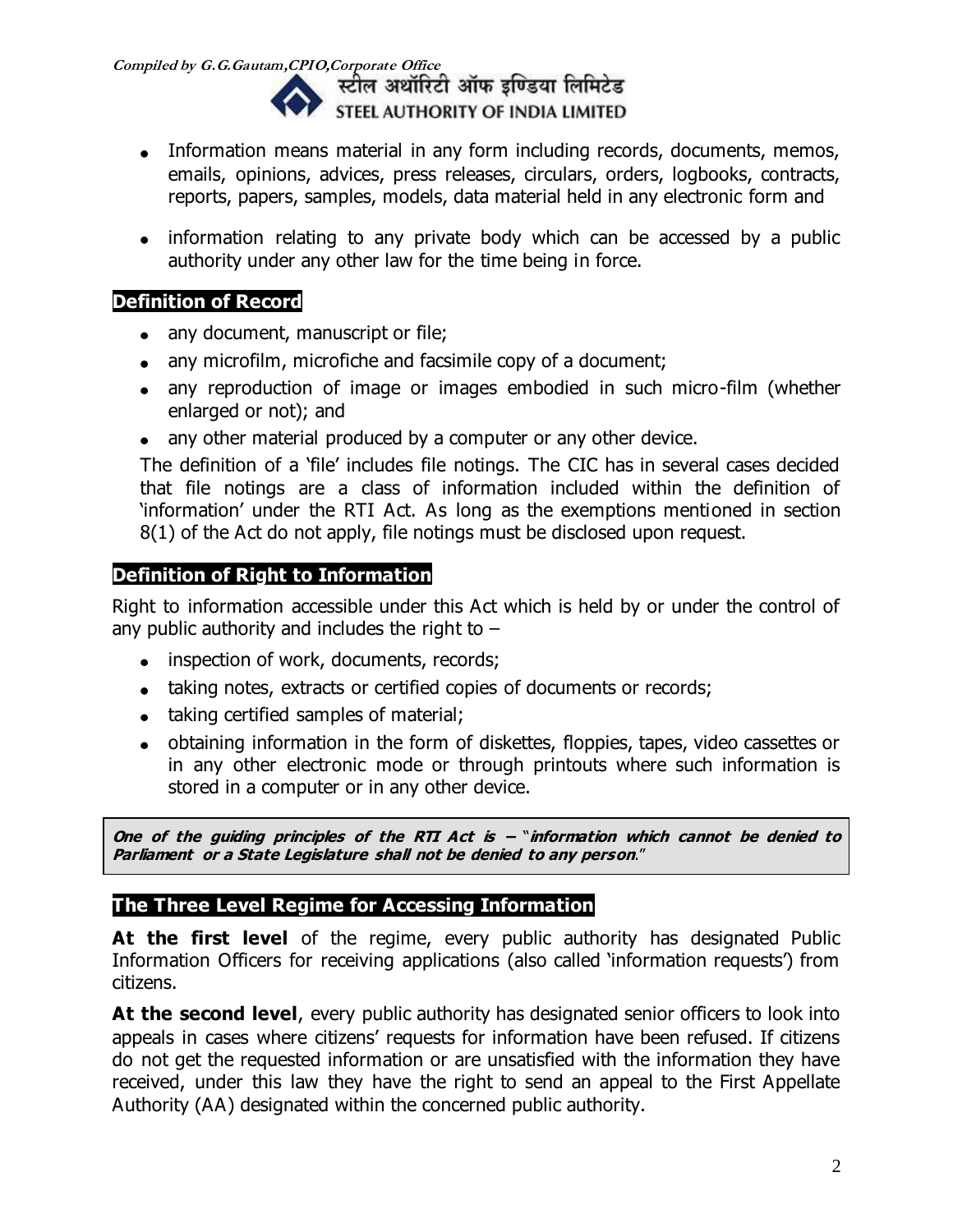

**At the third level**, an independent Central Information Commission (CIC) has been set up to look into those cases where citizens are unsatisfied with the decision of the AA. The CIC also has the powers and responsibility to monitor compliance of public authorities under this Act and submit an annual report to Parliament.

### **Role of Courts**

According to the RTI Act the decision of the CIC is binding on all parties. Courts are barred from inquiring into the decision of the CIC. But it must be remembered that this law gives effect to a fundamental right of citizens. According to the Constitution, the High Courts (Art. 224) and the Supreme Court (Art. 32) have the power to look into any matter relating to the fundamental rights of citizens. Technically, a citizen has the right to approach the High Court or the Supreme Court through a writ petition if he/she is not satisfied with the decision of the CIC.

### **Role of the Central Public Information Officer**

Under the RTI Act, Central Public Information Officers (CPIOs) should be designated in all administrative units of every public authority in order to receive information requests from citizens. They also have the responsibility and duty to provide the requested information within 30 days. The CPIO is the main point person whom citizens will contact for exercising their right to information under this law. In public authorities controlled by the State Government they are called State Public Information Officers (SPIOs).

#### **The Central Assistant Public Information Officer**

The RTI Act requires that the Central Government designate Central Assistant Public Information Officers at the sub-divisional or sub-district level.

**Please remember –**

**– the Central Assistant Public Information Officer is not an assistant to the CPIO.** 

In public authorities controlled by State Governments they are called State Assistant Public Information Officers (SAPIOs).

Under the law the CAPIOs will act like a Post Office. Every CAPIO has the duty and responsibility to receive information requests from citizens and forward them to the CPIO of the concerned public authority that is likely to have the information being sought by the applicant.

#### **Please remember –**

**– It is the responsibility of the Central Public Information Officer to give information to the requestor.** (A CAPIO is not responsible for giving information to the requestor.)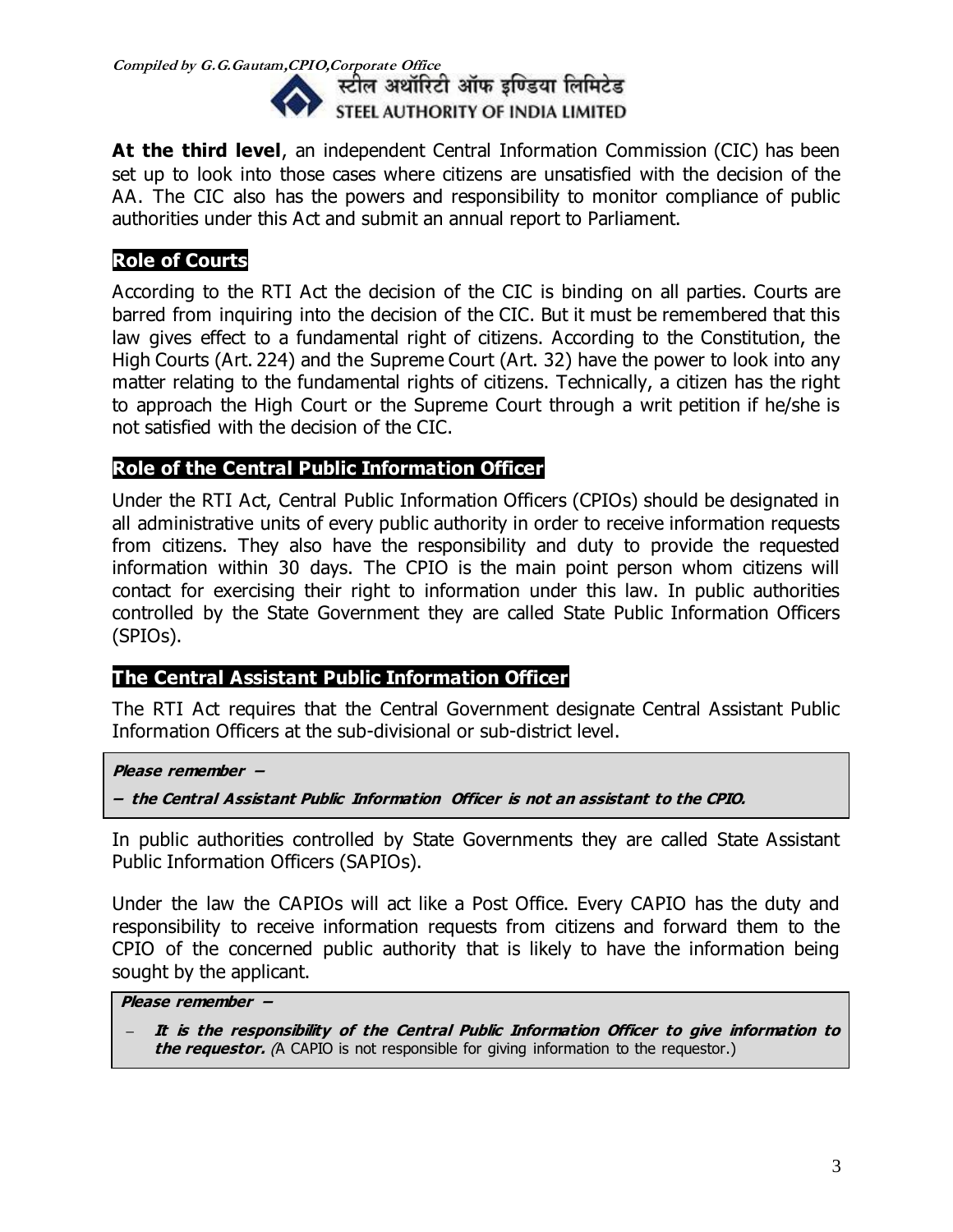

## **Exemptions to RTI covered by Sec. 8 and 9**

The RTI Act exempts ten categories of information from disclosure under Sec. 8. But information covered by all exemptions are subject to disclosure in the greater public interest. If public interest in disclosing information outweighs the harm caused to the protected interests then such information should be disclosed by the public authority. **Please remember, these exemptions relate to categories of information and not categories of records**. An entire record or file need not be considered exempt. So if information requested by an applicant is available in a record that contains exempt information then partial access may be provided by severing those portions of the record which contain exempt information.

Additionally Sec. 9 empowers the PIO to reject an application if disclosure will infringe upon the copyright of a third party other than the State. But this is also subject to the public interest override. Sec. 8 of the RTI Act is reproduced below -

**"8(1)(a)** information, disclosure of which would prejudicially affect the sovereignty and integrity of India, the security, strategic, scientific or economic interests of the State, relation with foreign State or lead to incitement of an offence;

**8(1)(b)** information which has been expressly forbidden to be published by any court of law or tribunal or the disclosure of which may constitute contempt of court;

**8(1)(c)** information the disclosure of which would cause a breach of privilege of Parliament or the State Legislature;

**8(1)(d)** information including commercial confidence, trade secrets or intellectual property, the disclosure of which would harm the competitive position of a third party, unless the competent authority is satisfied that larger public interest warrants the disclosure of such information;

**8(1)(e)** information available to a person in his fiduciary relationship, unless the competent authority is satisfied that the larger public interest warrants the disclosure of such information;

**8(1)(f)** information received in confidence from foreign Government

**8(1)(g)** information, the disclosure of which would endanger the life or physical safety of any person or identify the source of information or assistance given in confidence for law enforcement or security purposes;

**8(1)(h)** information which would impede the process of investigations or apprehension or prosecution of offenders;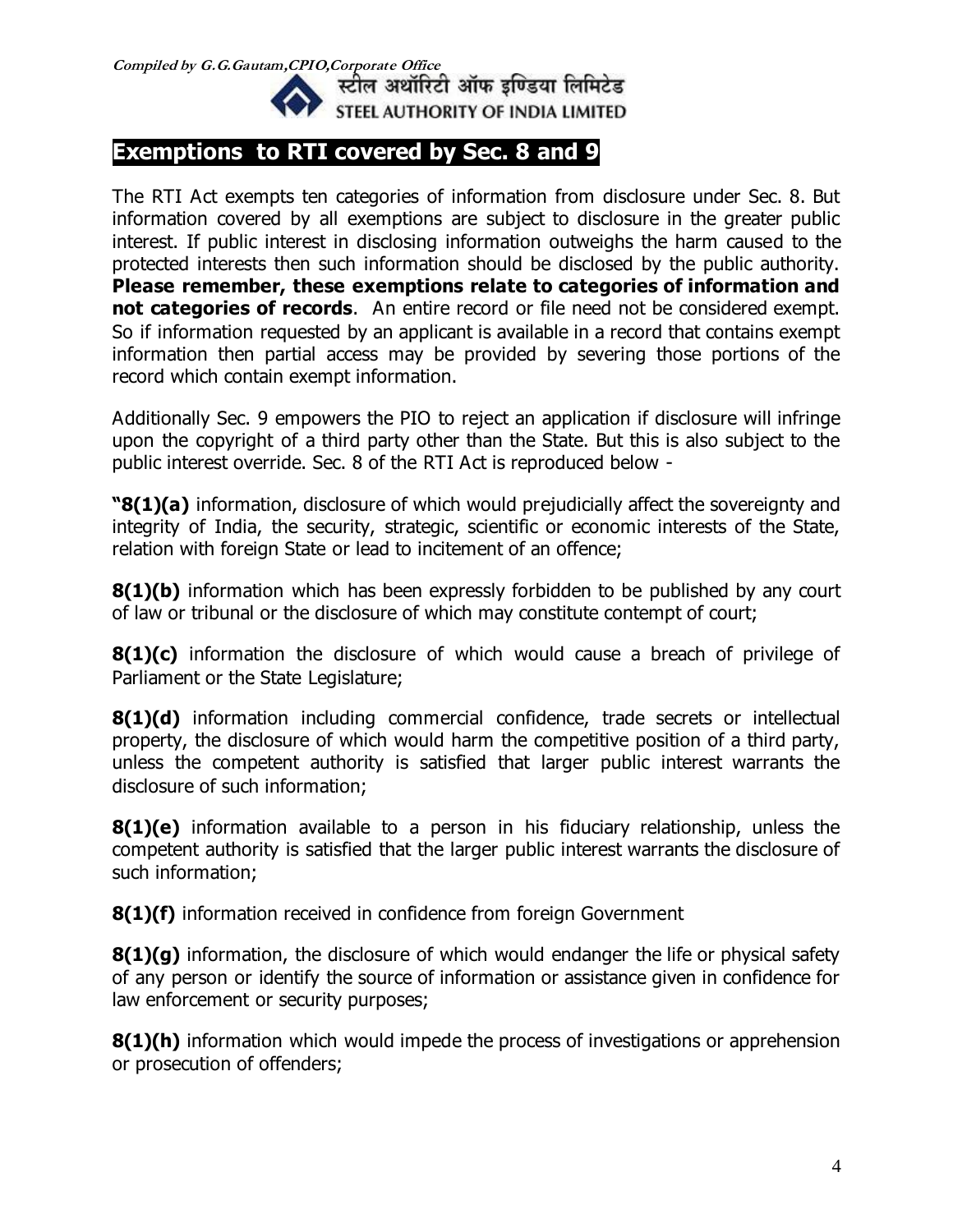

**8(1)(i)** cabinet papers including records of deliberations of the council of Ministers, Secretaries and other officers:

Provided that the decisions of the council of Ministers, the reasons therefore, and the material on the basis of which the decisions were taken shall be made public after the decision has been taken, and the matter is complete, or over:

Provided further that those matters which come under the exemptions specified in this section shall not be disclosed;

**8(1)(j)** information which relates to personal information the diclosure of which has no relationship t any public activity or interest, or which would cause unwarranted invasion of the privacy of the individual unless the Central Public Information Officer or the State Public Information Officer or the appellate authority, as the case may be is satisfied that the larger public interest justifies the disclosure of such information:

Provided that the information which cannot be denied to Parliament or a State Legislature shall not be denied to any person.**"**

**One of the guiding principles of the RTI Act is –** "**information which cannot be denied to Parliament or a State Legislature shall not be denied to any person**."

## **Duties and Powers of the Appellate Authorities**

The RTI Act creates an appeal mechanism within every public authority to deal with grievances of citizens who are unhappy with the decision of the CPIO. The Central Government has written to all public authorities under its control to designate Appellate Authorities (AA) that will look into the grievances of applicants. This is the first of the two-level appeals mechanism. An officer senior in rank to the CPIO is qualified to be the Appellate Authority under the RTI Act. The Central Information Commission (CIC) represents the second level of appeal. Despite being appeal bodies there are significant differences between the powers and functions of the AA and the CIC.

### **Please remember –**

under the RTI Act the Central Information Commission has administrative powers to ensure and monitor compliance with the law apart from quasi-judicial powers to dispose appeals. Such powers are not given to the AA. **For example**, based on a complaint, the CIC has the power to appoint a CPIO in a public authority where none exists. **Second**, the CIC has the power to make a public authority provide access to information in the form requested by the applicant. **Third,** the CIC has the power to get the public authority to make changes to its maintenance, management and destruction of records to facilitate better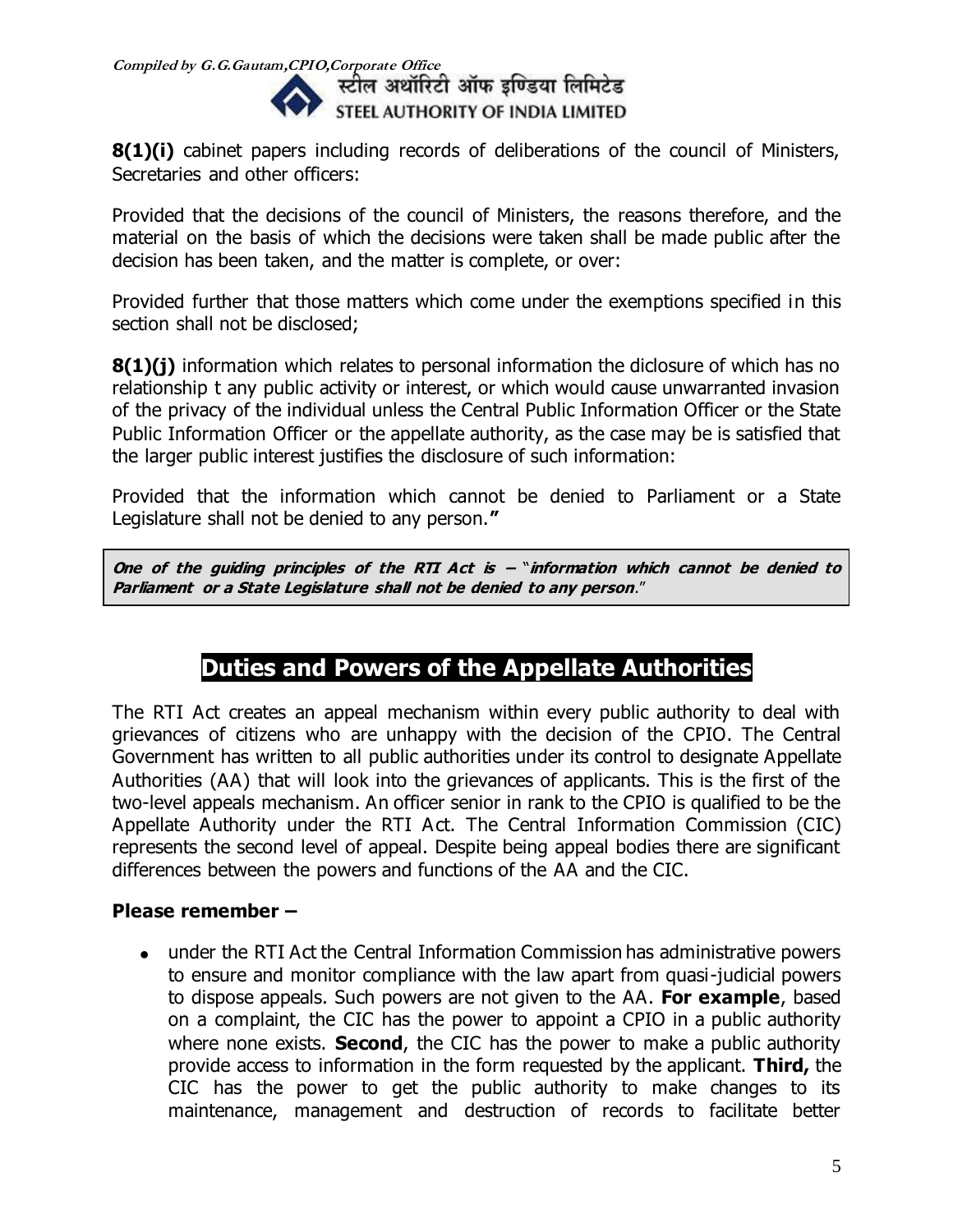

implementation of this law. **Fourth**, the CIC has the power to seek a compliance report from the public authority annually. **Fifth**, the CIC has the power to seek an annual report from every public authority giving details of its compliance with the proactive- disclosure provision under Sec. 4. None of these powers are given to the AA.

- The CIC has been given the powers of a civil court to enable it to effectively perform its role as the second appeals body under the RTI Act. This allows the CIC to even requisition records relevant to a particular case even if they are exempt under Sec. 8. These powers are not available to the AA. (But being senior level officers within the public authority, the AA can requisition records and documents internally while deciding upon appeals.)
- In a number of instances the aggrieved applicant can bypass the AA and approach the CIC directly for violation his/her rights guaranteed under this law. **For example**, the CIC can look into complaints where CPIOs have simply refused to accept information requests or where CAPIOS have refused to forward applications to the CPIOs or their appeals to the AA. The AA does not have the power to look into such complaints. Nor can the CIC refuse to look into a complaint simply because the appellant had not approached the AA first.
- The CIC has the power to penalise the CAPIO and the CPIO with monetary fines ranging from Rs. 250/- per day to a maximum of Rs. 25,000/- The CIC may also recommend to the public authority disciplinary action against the erring CAPIO/CPIO. The AA does not have the power to impose penalties on CPIOs. However the AA may initiate disciplinary proceedings or departmental action against a CPIO under the regular rules and procedures of the public authority.
- The CIC has the power to order a public authority to pay compensation for any loss or detriment suffered by a citizen who sends a complaint. This power is not available to the AA.

**The AA therefore has a limited set of duties and powers while dealing with appeals from citizens. But the role of the AA is an important one as they have the power to resolve disputes between the aggrieved applicant and the CPIO internally and thereby save CPIOs from paying penalties or facing disciplinary proceedings.**

### **Instances where appeals may arise**

The AA is likely to receive appeals from aggrieved citizens in the following cases –

where the CPIO fails to provide the requested information within thirty days in ordinary cases;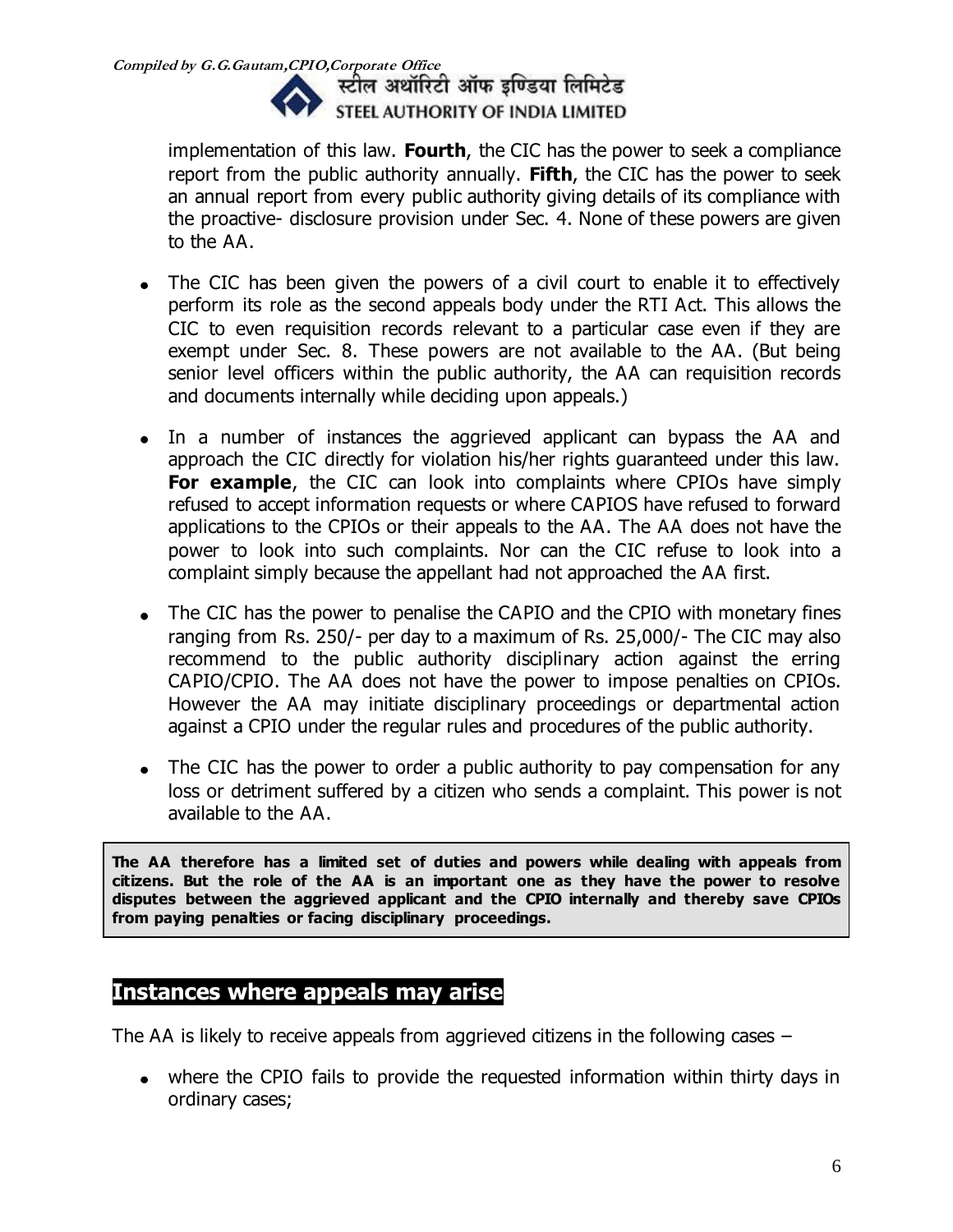**Compiled by G.G.Gautam,CPIO,Corporate Office**  STEEL AUTHORITY OF INDIA LIMITED

- where the CPIO fails to provide the requested information within 48 hours where the requested information relates to the life and liberty of a person;
- where the applicant believes that the additional fee charged by the CPIO for supplying the requested information is unreasonable (not to be confused with application fees) ;
- where the applicant believes the rejection order issued by the CPIO in response to his/her information request is unjustifiable;
- where the applicant has not received any communication from the CPIO despite the passage of thirty days since the filing of the request;
- where the applicant believes the decision of the CPIO granting partial access to records is unjustifiable;
- where the applicant believes the CPIO has knowingly provided incorrect, incomplete or misleading information;

**In all such cases the burden of proof lies on the CPIO to justify his/her decision. The RTI Act makes it crystal clear that the applicant is not required to give reasons for requesting information at any stage. [**see Sec. 6(2) & 19(5)**]** 

## **Appeals from Third Parties**

The RTI Act provides the right of appeal to third parties aggrieved by the decision of a PIO. A third party may be anybody other than the applicant and the public authority to which the information request has been sent. This includes any individual, private body and any other public authority.

If the information requested by the citizen in fact relates to or was given to the public authority by a third party treating it as confidential, the CPIO is required to serve a written notice to that third party inviting a representation as to whether such information may be disclosed to the applicant or not. The CPIO is required to serve this notice within five days of receiving the application and the third party is required to make its representation orally or in writing within ten days of receiving such notice. If the CPIO decides to give a decision notice of disclosure as he disagrees with the objection of the third party then the third party has the right to appeal against such decision before the AA.

## **Manner of Receipt of Appeals**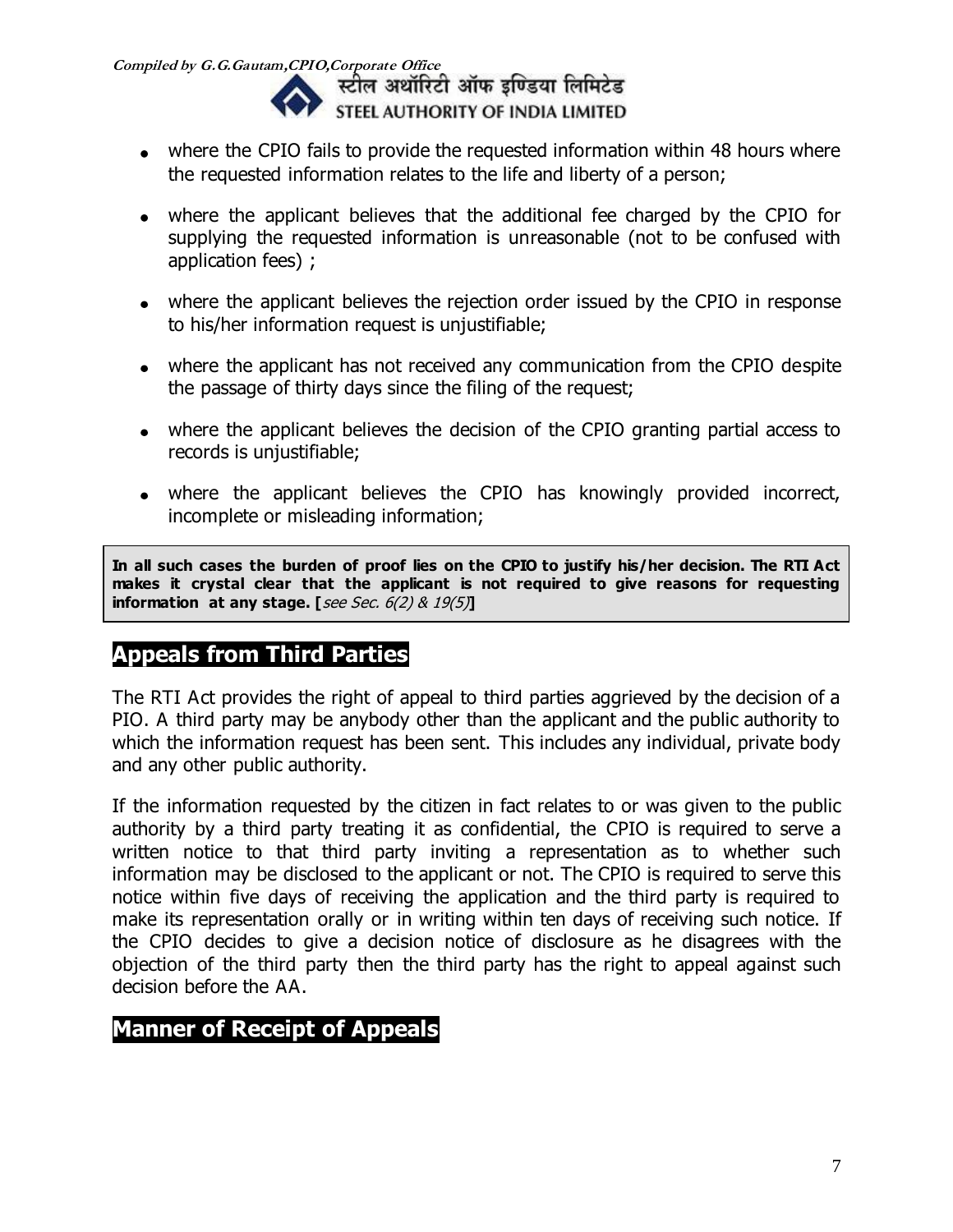

Aggrieved citizens may file appeals directly by handing them over in person or send them by post/courier. Additionally they may send the appeal letter to the CAPIO. The CAPIO is duty bound to forward such appeals to the concerned AA.

The Department of Posts has nominated CAPIOs in all Postal Circles around the country to receive appeals from citizens for all public authorities under the control of the Central Government. They are empowered to accept the appeal letters and forward the same to the concerned AA within five days. You are required to deal with these appeals forwarded by designated CAPIOs of the Department of Posts. Failure to do so might attract strictures from the Central Information Commission.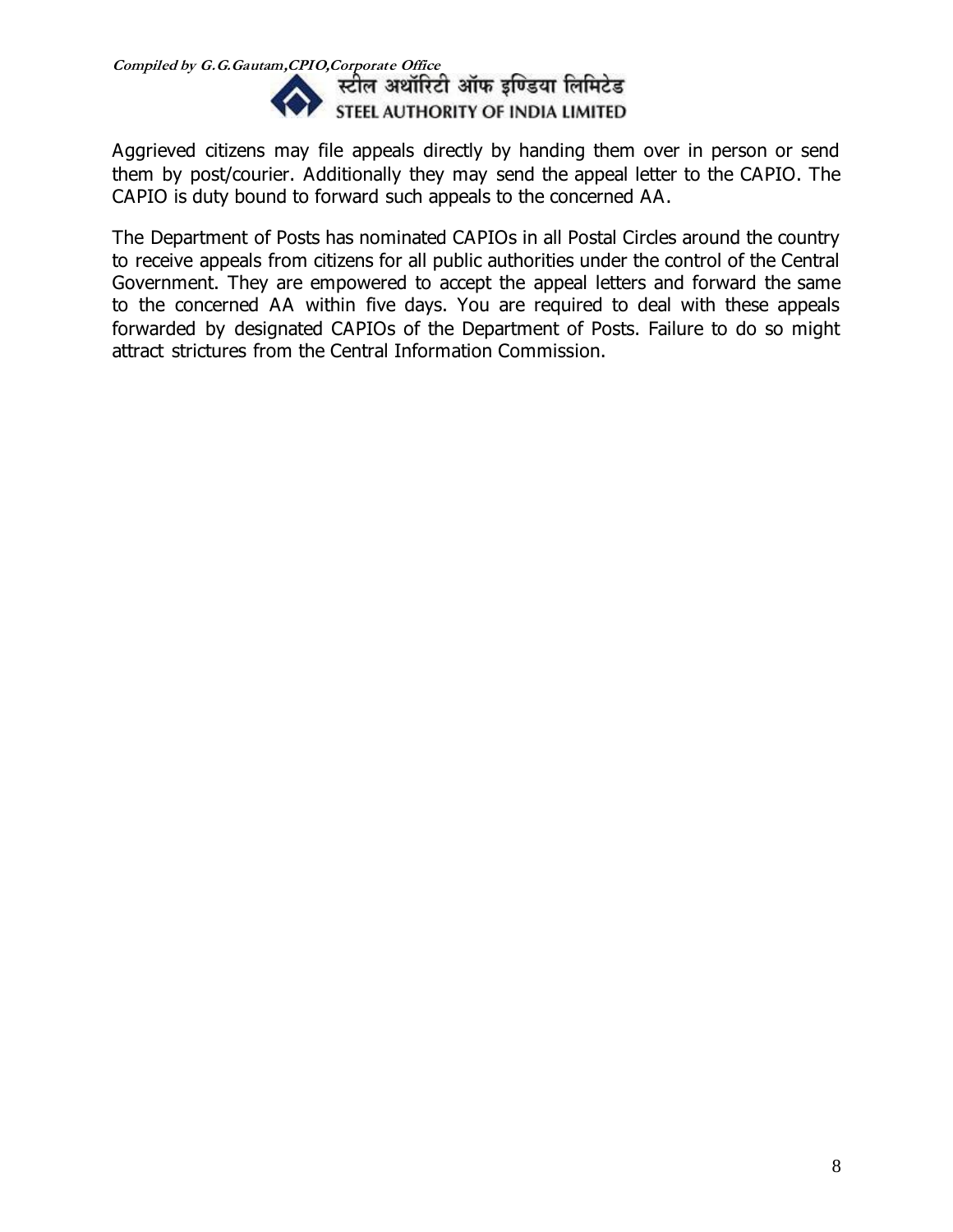

### **Please remember –**

- there are no fees for filing appeals. Appeals must be received, processed and disposed of without imposing any financial burden on the appellant;
- The Government of India has not prescribed any form for filing appeals with the AA. Appeals may be filed on plain paper and these cannot be rejected because no format was followed.
- Appeals may contain the following details and enclosures
	- o **name of the appellant**
	- o **contact details of the appellant including complete postal address, telephone numbers and email address (if any)**
	- o **designation of the authority to which the appeal is being sent**
	- o **details of the authority against whose decision the appeal is being made (name designation and contact details of the CPIO)**
	- o **nature and details of the information requested originally**
	- o **copy of the information request submitted to the CPIO/appeal letter sent to the AA (whichever is applicable)**
	- o **rejection letter issued by the CPIO against the appellant's information request (if any) or**
	- o **copy of the order of the PIO/information disclosed which is being contested including order of partial access (if any) or**
	- o **copy of the letter issued by the PIO intimating additional fee to be paid towards cost of providing information which is being contested by the appellant (if any)**
	- o **copy of the order issued by the DAA which is being contested (if any)**
	- o **date on which appeal is being submitted.**
- It is good practice to issue an acknowledgement for every appeal received by the AA and the same must be entered in a register. The Central Government has not prescribed any format for such a register. However you may design a register for use in your public authority.

## **Time limit for filing appeals**

The RTI Act allows the following time limit for filing appeals –

- if the applicant does not receive any decision on his/her application from the CPIO –**within thirty days of the expiry of the time period** (usually thirty days or 40 days if a third party's submissions have been invited).
- If the applicant is not satisfied with the information provided by the CPIO or is aggrieved by the decision of the CPIO where partial access has been provided **within thirty days from the receipt of such decision**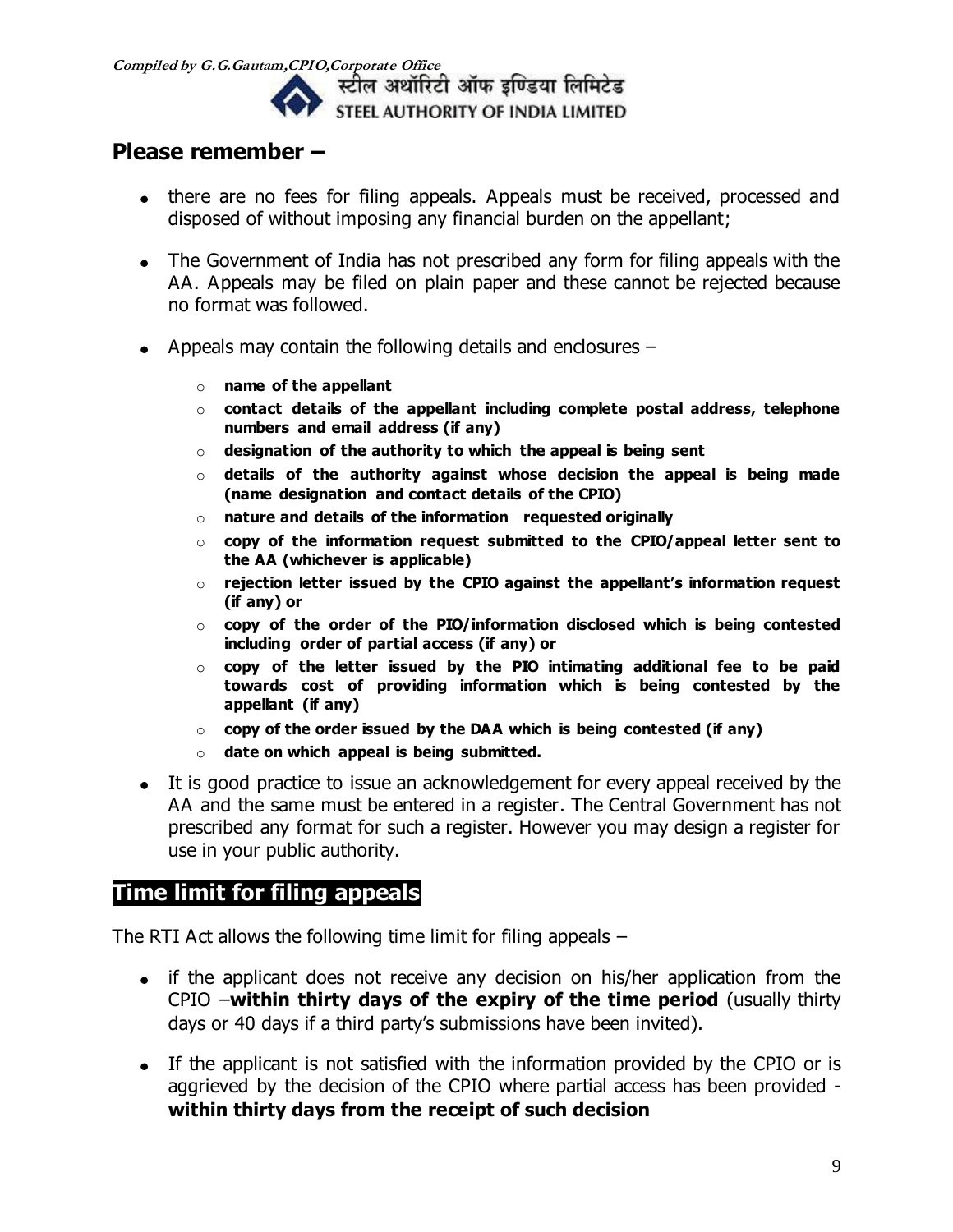**Compiled by G.G.Gautam,CPIO,Corporate Office**  STEEL AUTHORITY OF INDIA LIMITED

> (**Please note** – the time limit mentioned immediately above does not begin from the date of the issue of the CPIO's order. It starts with the date on which the applicant receives the order).

- If the AA is satisfied that there was sufficient cause that prevented the appellant from filing the appeal within the time limit he/she may condone the delay and admit the appeal after the expiry of the deadline.
- If a third party is aggrieved by the order of the CPIO **within thirty days from the date of such order**.

## **Time limit for deciding appeals**

Ordinarily the AA is required to give its decision **within 30 days of the receipt of the appeal**. This time limit is extendable but in no case should it exceed 15 days. If additional time is taken over and above the thirty-day limit the AA is required to record its reasons for the same in writing while issuing the order on the appeal.

### **Please remember –**

• the appellant has the right to file a second appeal with the CIC within ninety days of the expiry of the time limit prescribed for the AA whether or not a decision has been received.

## **The Procedure to be Followed while deciding appeals**

The RTI Act empowers the Central Government to make rules relating to the procedure that will be followed by the Central Information Commission while deciding on appeals and complaints. However there is no reference to the procedure that needs to be adopted by the AA while looking into appeals cases. It is advisable for the AA to follow a simple procedure for hearing appeals.

It is also advisable that the procedure for deciding on appeals be made as less cumbersome to the appellant as possible. Appeals under the RTI Act do not require procedures that are adversarial in nature as the appellant is not required to give reasons for seeking information or filing an appeal under the Act. The burden of proving that rejection of the application for information was justified lies on the CPIO concerned. It is not necessary to summon the appellant in every case. The AA can and should apply its mind to the case to decide whether the decision of the CPIO was reasonable or not. The presence of the appellant is not always required to such an exercise. However if the appellant's presence is required in order to seek some clarification in his/her information request in such cases the appellant may be summoned.